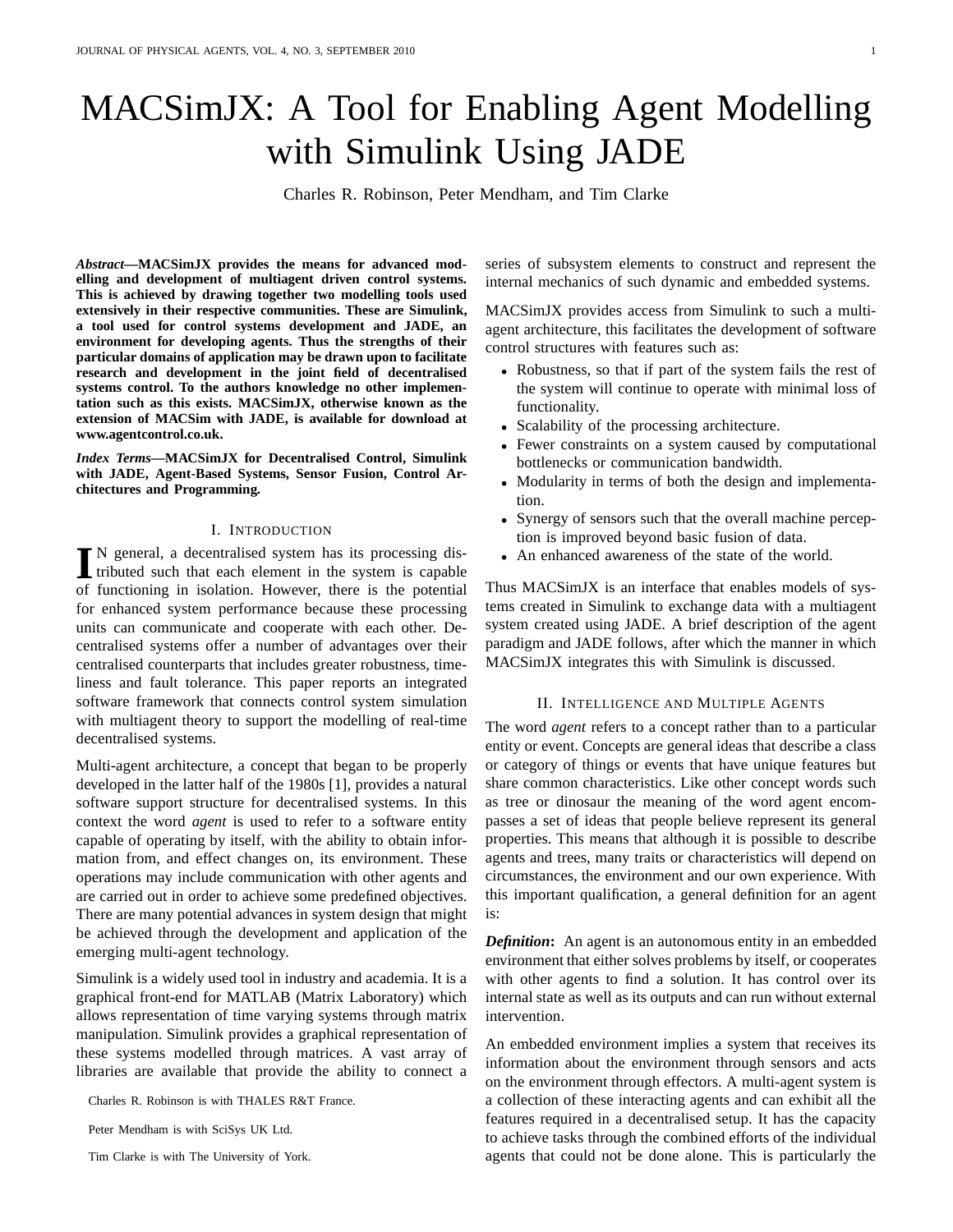case where the agents have different functional capacities. Agent systems have also been shown to exhibit emergent problem-solving behaviours through cooperation not explicitly part of the original design, one such example being swarm intelligence.

Jennings *et al.* [2] list many of the applications to which agents have been applied in industry, commerce, medicine and the entertainment sector. However, these authors stated that the agent community suffered from the lack of a systematic design methodology or an industrial strength multi-agent toolkit. Since then, these shortcomings have been addressed, or are being addressed, by FIPA and the development of several agent frameworks. A software agent framework is one that incorporates the various agent theories and provides a support structure of and for functions that facilitate the rapid development of a system based on these concepts.

JADE provides a framework that allows quick implementation of many of the inherent features one would expect for developing a multi-agent system. Much of the complexity is kept hidden from the user to allow ease of use. In addition, JADE has been steadily gaining support and has been more widely used over the last few years. For these reasons, and with support from a review in [3], JADE was chosen to be the framework to assist agent modelling for Simulink through MACSim.

## *A. The Java Agent Development Environment (JADE)*

JADE was originally developed under TILab, formerly CSELT, in Italy [4] to address the lack of support available for building agent systems. As its name suggests, this framework offers an environment in which to create agents written in Java. It provides the runtime environment, which the agents require in order to operate. It also provides an extensive library of classes with methods built around the FIPA specification of agent characteristics and graphical interfaces for monitoring active agents.

Each instance of a runtime environment is called a *container* and several of these make up a *platform*. The first container to be created needs to be designated as the *main container*; subsequent containers then register with this as they join the platform. Containers can be spread across several networked computers. The main container hosts an agent management service (AMS) and a Directory Facilitator (DF). The AMS ensures that each agent has a unique name and can be used for loading and removing agents from the platform. The DF provides a means for agents to publicise their specialised services or for looking up the services provided by other agents. It is often referred to as the *Yellow Pages* [5].

Agents operate from within the containers. The structure of an agent consists of a *setup()* method, one or more behaviour methods, and a *takeDown()* method. The setup() method is executed the first time an agent is created and runs only once. It sets all the initial conditions needed to get the agent up and running and includes the behaviours required for the agent.

The behaviour methods can run concurrently and are responsible for carrying out the main tasks of an agent. This includes communicating with other agents. An agent can be put to *sleep* if it has no behaviours operating and can be awakened again after a specified period, or on receipt of a message requesting the execution of an action. This can be very useful because the agent consumes no processing power when it is in sleep mode.

To date, JADE has been applied, at least in theory, to a wide variety of areas including urban and aircraft traffic control [6], [7], providing travel industry support [8], manufacturing [9] and robotics [10], [11].

# III. ARCHITECTURE

Whilst Simulink is really effective for carrying out simulations, it falls short of offering the tools necessary to set up an agent framework. One very useful aspect of Simulink, however, is that it provides a work-around for adding functionality in the form of S-functions. These allow programs to be written in other languages, particularly C, that can be encapsulated in the Simulink environment and then used where desired, running in their native language.

Despite this prospect of a solution, where the agents could be created through C++ or Java code in one of these functions and run in Simulink, there is a further complication. S-functions are unable to handle multiple threads of execution: they become unstable if several processes run concurrently inside Simulink [12], [13]. Unfortunately, this functional property is essential for a multi-agent system. To overcome this problem, a program called MACSim was created which still utilises the S-function ability of Simulink, but only as a gateway to pass data to a program outside MATLAB with parallel processing capacity.

## *A. Structure of MACSim*

MACSim, or the *Multi-Agent Control for Simulink* program, described in [12], was purposely developed as a medium through which a program for implementing agent designs developed in C/C++ or Java might pass data to and from Simulink. Although MACSim is written primarily in C++, it includes a wrapper to enable interaction with Java programs. MACSim has a client-server architecture, where the client part is embedded in Simulink through an S-function, and the server code is then incorporated in the separate program as indicated in Figure 1. Communication between the client and server is then performed through the use of *named pipes* in Windows. Use of MACSim circumvents the multi-threading issue because a separate program can now be used with protocols in place to ensure synchronicity if so desired.



Fig. 1. Structure of MACSim.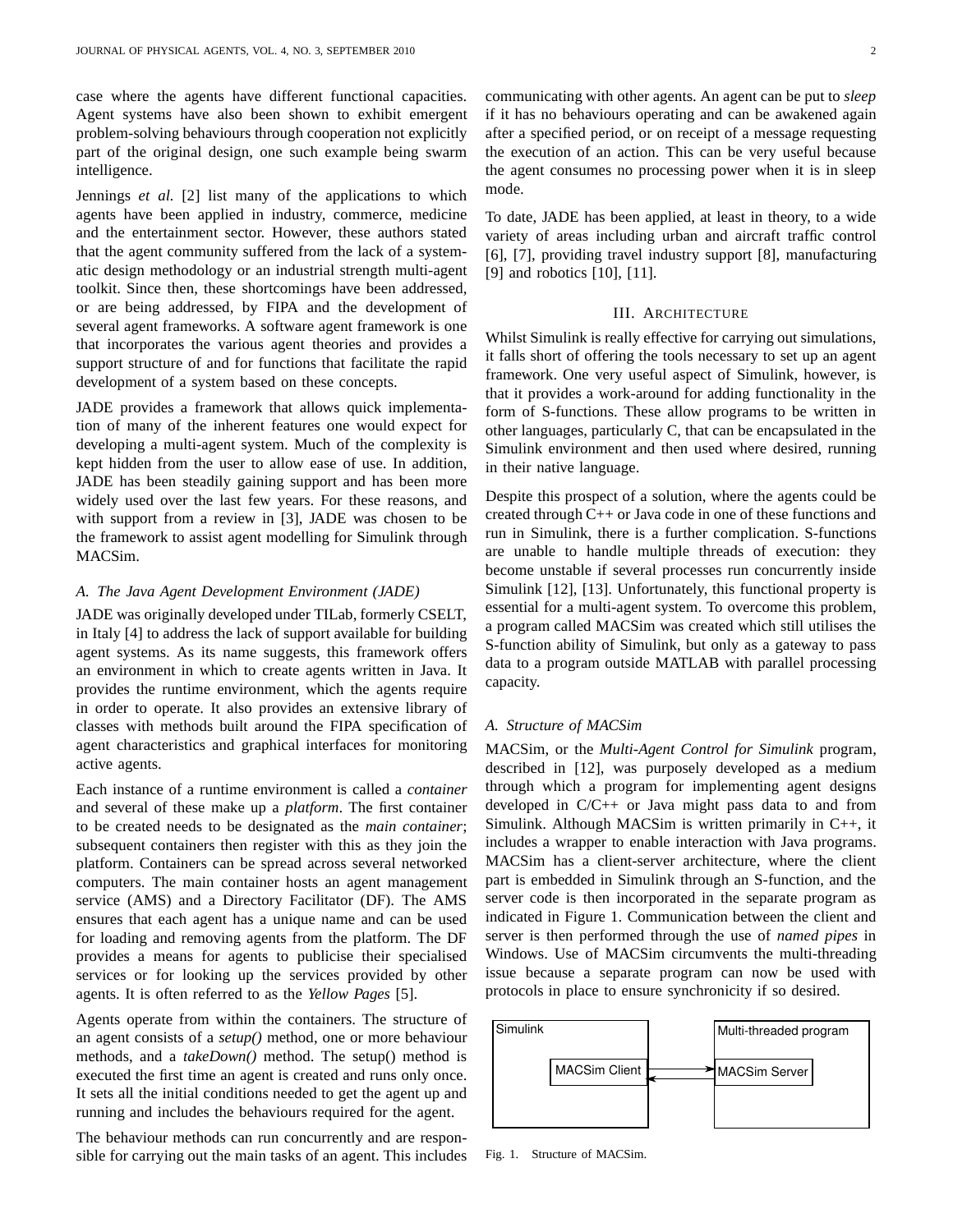While a developer has the option of writing their own  $C_{++}$  or Java agents from scratch, it is frequently more efficient to build on what is already available. Thus MACSimJX extends the functionality of the server side of MACSim to allow Simulink to interact specifically with JADE. The developer thus has the added capabilities of this agent development environment at their disposal. This extension using JADE is described next.

# *B. Extending MACSim to use JADE*

MACSimJX provides the means, utilising JADE, to receive data from Simulink via the MACSim interface and to pass this on to relevant agents for processing. Once the agents have finished working on the data, the data must be returned to Simulink along the same channels. The agents are designed to accomplish some goal, such as optimisation of incoming data.

For this purpose it seemed logical to divide the agent model into two parts, the Agent Environment (AE) and the Agent Task Force (ATF). The environment is a transformation of the MACSim server, previously mentioned, to provide a transparent connection between Simulink and the JADE agents. It contains the ground-work required for any generic agent model spread across Simulink and a JADE program, including responsibility for passing any data between the two programs.

The other part, the ATF, contains the agents responsible for interacting with the Simulink data. Some simple protocols need to be followed by the agents of the ATF to ensure the appropriate exchange of data with the AE. For all other purposes, these agents may be developed as normal, with the behaviours and goals one may wish to see implemented in a real-life system. The arrows in Figure 2 outline the communication paths for the three sections of the complete model.



Fig. 2. Outline of the complete model.

The rest of this section considers the JADE classes for the agent environment and the basic communication standards that need to be built into agents designed for the ATF. It focuses on the characteristics of the code and classes provided by the framework to get an agent up and running. JADE has a framework where a good proportion of the underlying structure, used for implementing agents, is deliberately hidden from the user to avoid making the development cycle overcomplicated.

Someone using JADE will have functions they wish their agents to perform and, at least initially, will only want to

concern themselves with the programming of these functions. It should be possible to place these straight into some agent template in order to get their agents up and running. JADE provides what is termed an API (Application Programming Interface) which is effectively a library describing the different classes and functions with the parameters they require and return after running. These classes provide the backbone for agent development with JADE, at least in terms of the general agent properties, and make the whole process relatively painless. In the API it is possible to search for the properties one wishes an agent to exhibit, including those related to agent behaviours, communication methods between agents, and the resulting interaction of agents.

To assist with this rapid prototyping of agents, a template is suggested. Derived from [14] and [4], the skeletal code for this is shown in Listing 1. It can be divided into several major parts. The agent code commences by importing the various libraries of functions that include those required for use in the agent being designed. The class name of the agent type being created is then declared. Inside this are the two main functions, *setup()* and *takeDown()*, their names being sufficient to describe their purpose. Following these is a selection of inner classes, in this case one, containing the various behaviours the agent will exhibit and which are to be initialised through the setup() method. There are some basic behaviour types provided by JADE, such as the OneShotBehaviour (executes once) and the CyclicBehaviour (repeats its code continuously). These behaviours can be utilised to create customised behaviours in which the programmer places the desired agent functions and also the code for communication with other agents.

Thus, the code of Listing 1 can be filled out fairly easily, with the desired agent properties expressed inside the behaviour functions. Implementing the agent is then simply a case of executing the JADE *runtime environment* from command prompt and calling the relevant agents. Detailed examples are provided in the JADE tutorial guide [14], Programmer's Guide [4] and Administrators Guide [15].

#### *C. The Agent Environment*

The AE acts as an interface for the JADE agents and Simulink. It has been suggested [12] that such an interface should be responsible for the following:

- Keeping track of all current agents and facilitating *the dynamic 'birth' and 'death' of agents*.
- Synchronisation with Simulink through MACSim.
- Providing the current input and time step data when requested.
- Storage of data to be output back to Simulink and allowing for these data to be altered.
- Having the capability to broadcast messages to the agent population.

The first requirement indicated above is handled automatically by JADE through its DF which is, in effect, an agent that acts like the 'yellow pages' where agents register with the services they can offer and can search for those they require. Synchronisation is optional, agents can either wait for data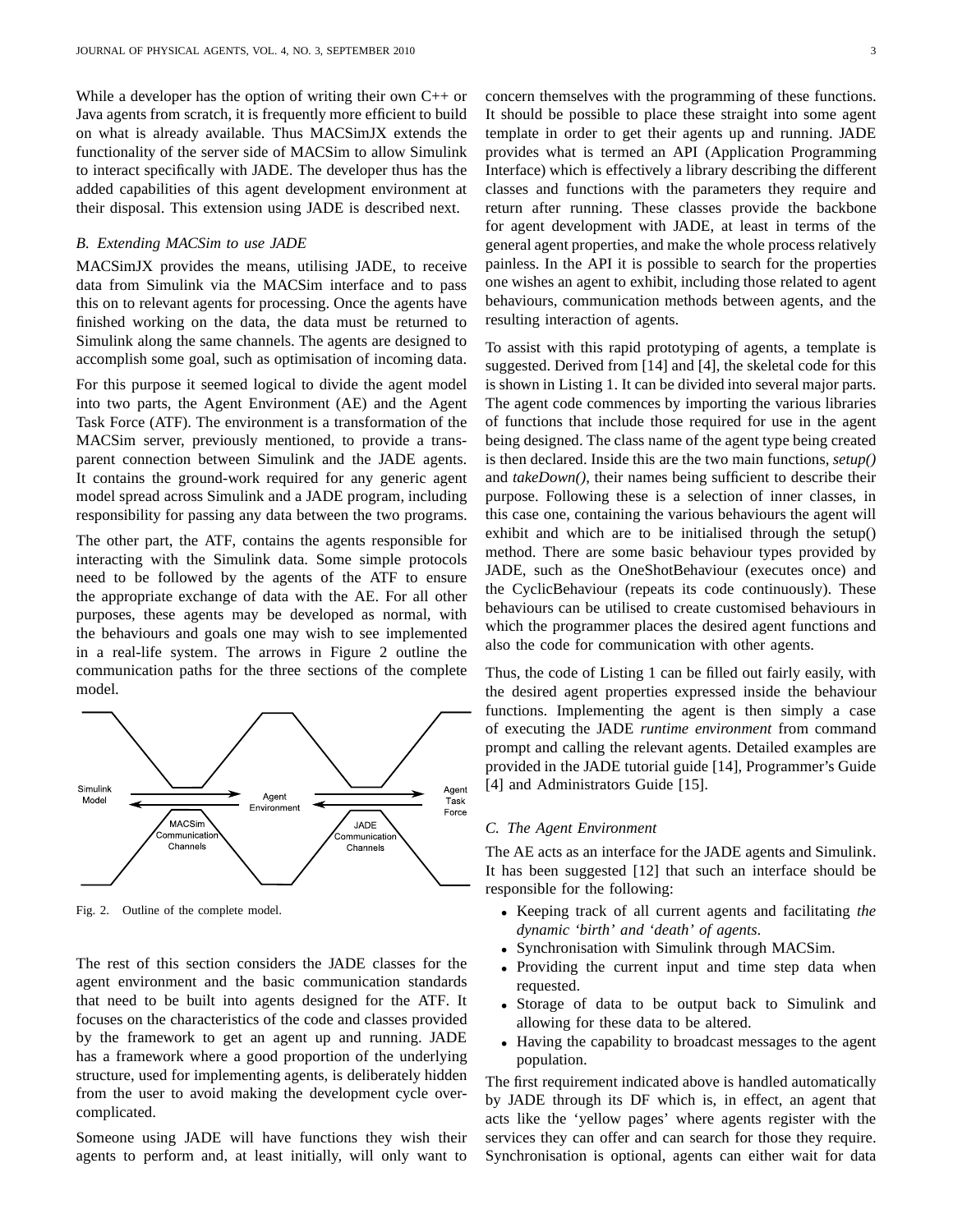**Code listing 1**

```
import jade.lang.acl.*;
import jade.core.Agent;
import jade.core.behaviours.*;
public class SkeleAgent extends Agent {
// Initialise class variables.
 protected void setup() {
/* Attempt to initialise agent,
 * including its various behaviours.
 * Add the behaviour for receiving
 * agent messages.
 */
 addBehaviour(new AgentBehaviour1());
  Object[] args = getArguments();
  if (args != null && args.length > 0) {
  // Operate on the received parameters
  // provided by agent initiator as args.
  }
  else { // Unable to create agent.
    System.out.println(No arguments.);
    System.out.println(Ending agent.);
    takeDown();
    }
  }
 protected void takeDown() {
  // Remove agent from system.
  }
  class AgentBehaviour1
    extends CyclicBehaviour {
    public void action() {
      ACLMessage msg = receive();
      if (msq := null) {
      // Process the message
      }
    }
  }
}
```
from Simulink before carrying out any actions, or also perform tasks while waiting for new data. The other requirements mentioned above are handled by the various components of the AE that will now be described.

The code for the agent environment is composed of seven classes, two of which represent actual agents. The core classes are the *AgentServer*, *AgentCoordinator*, *EnvironmentAttributes* and the *TimeStepData* class. The other three provide some extra functionality for designing agents and are the *TimeProfiler*, *UsefulAgentMethods* and the *Matrix* class. The methods contained by these classes are detailed in the MACSimJX API. The AE is outlined in Figure 3. Here you see a more detailed representation of the Agent Environment with the two JADE agent classes, AgentServer being responsible for interacting with Simulink and AgentCoordinator managing exchanges with the ATF.

The afore mentioned responsibility of current input and time step is handled by the EnvironmentAttributes class, along with the number of inputs to and from Simulink (these can be accessed by the relevant *get* and *set* methods). Storage of data is done in the TimeStepData class which keeps track of changes made by the agents until it is ready to be sent back to Simulink. Finally through the JADE services functionality, any agent subscribed to the "Agent" service will receive any broadcast to this service.



Fig. 3. An outline of the Agent Environment.

# *D. The Agent Task Force*

The ATF consists of all the agents that jointly operate on the data arriving from Simulink in order to accomplish some task. All of these agents will have *setup()* and *takedown()* functions and probably some behaviour functions. However, with the exception of communication protocols with the AE, the implementation of the functions will take on very different forms depending on the particular task the designer wishes them to achieve.

An example is shown shortly to demonstrate the implementation of an ATF. However, there are several common features it is appropriate to draw to the reader's attention beforehand. An overview is provided in Figure 4, where between the *First Agent* and *Last Agent*, there can be any number of other agents. Each having the ability to communicate with the other agents of the task force, and with the AgentCoordinator from the AE. The diagram depicts the general behaviour of the *Last Agent*. As an example, it is given a filter behaviour, but with the exception of applying the Kalman filtering, the same series of steps apply to the other agents.

Each designed ATF is ideally given its own *sub-package* with inner packages for each type of agent it uses. The agent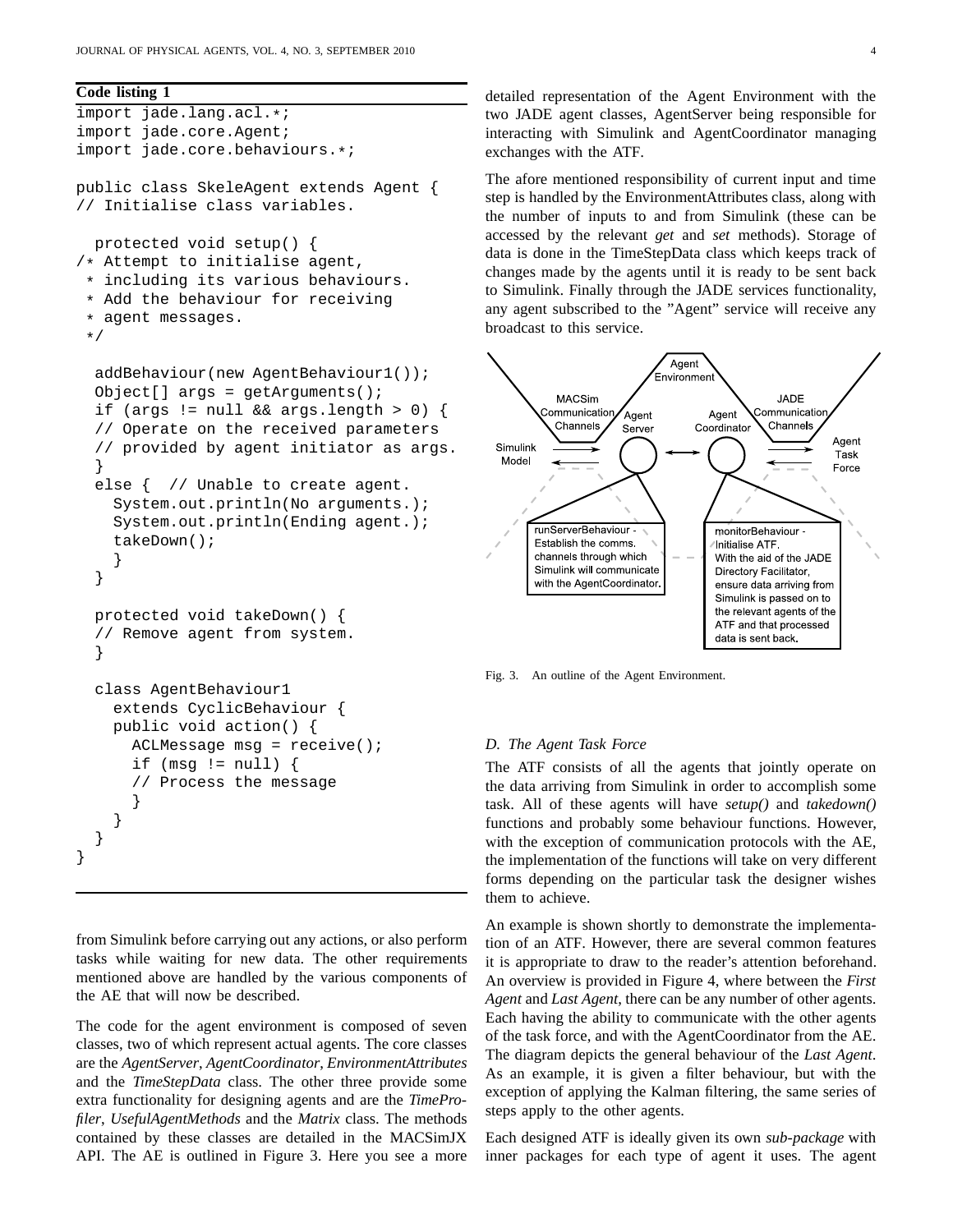package contains the agent class along with any associated classes to supplement the agent class. Inspection of the ATF diagram shows that there are also three standard messages that a designer may wish to implement in their agents. These messages being identified as:

- UpdateData Provides the new data arriving from Simulink at each sample step.
- DataAmended A confirmation that data amended by an agent has been received by the AE.
- Shutting Down An instruction received from another agent to end current processes and terminate.

These three messages are primarily for interaction between the agents of the AE and ATF. It is assumed the developer would wish the freedom to determine the mechanisms of communication within their own ATF. Some of these agents may have no need to communicate with the AE, relying on others to pass on the needed data.



Fig. 4. Overview of the ATF.

## IV. DEMONSTRATION

This section provides an example of the procedure that is followed in order to set up some agents for an ATF. For the sake of clarity a straightforward scenario is used. Two different sinusoidal-type signals are fed from Simulink through MACSimJX. Both signals are then communicated to the ATF. In this example, the ATF consists of two agents. These will apply some arithmetic to the signals, that is, one agent finds the sum of the signals and the other finds the difference, and these results are sent back to Simulink.

The initial step is to set up the model being used in Simulink. This is shown in Figure 5, where the two signal generation blocks are shown connected to the MACSim block. The MACSim block is the client that will be exchanging data with the agents. The outputs from the MACSim block are then connected to scopes for analysis. The final component of the

Simulink model performs the same arithmetic operations as used by the agents. This is to provide a comparison with the agent output for the sake of validation.



Fig. 5. Simulink example model.



Fig. 6. Scope output.

The next stage is to develop the agents required for the ATF. This commences by customising the JADE agent template, shown in Listing 1, for use with MACSimJX, and then incorporating the arithmetic operations into the agent behaviours.

In order for agents to interact with MACSimJX, there are three message types the agent should be prepared to receive. These have the ID tags of *UpdateData*, *DataAmended* and *Shutting Down*, as mentioned in the previous section. The most important of these messages, for agent operation, is UpdateData which consists of a data structure containing an array representing the input ports of the MACSim block, and the current data sample at each of these ports. Upon receiving such a message, the agents carry out their processing, in this case some arithmetic, and then return a message to the sender, usually the AE, containing a data structure with the results and indicating the elements that were changed. To illustrate this part of the design, with an agent interacting with MACSimJX,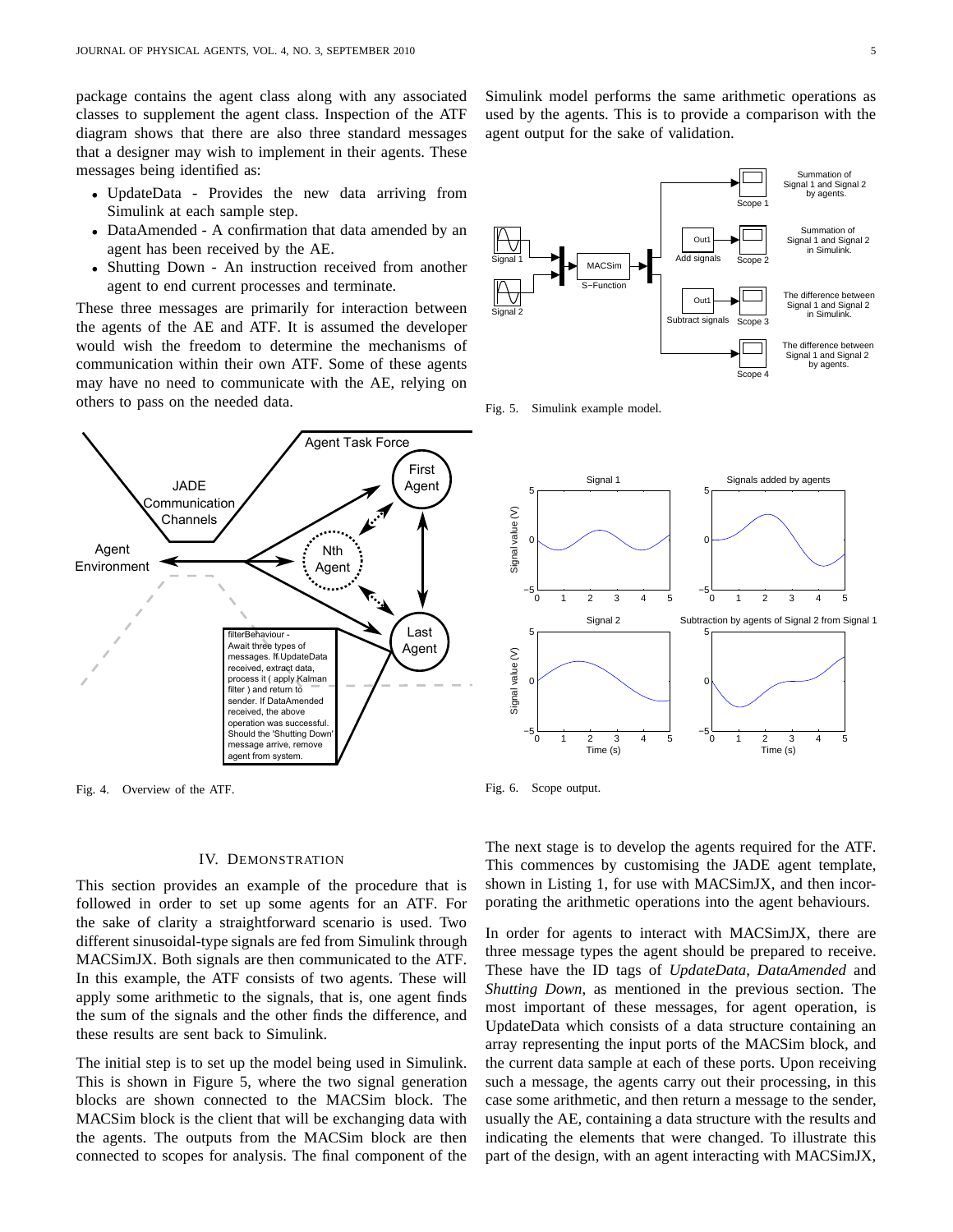the behaviour segment of Listing 1 is extended and shown in Listing 2.

Following the design of the agents, all that is left is to run this ATF alongside Simulink. To do this, the agent class files should be placed in an appropriately named folder under  $MACSimJX\ATFs$ . MACSimJX is then executed (by running a .jar file), which opens a GUI allowing the relevant details to be entered, such as adding the location of the agents class files, the number of inputs\outputs of the MACSim block in Simulink and the sample rate. With these details completed, the *Continue* button is clicked and our agents are now ready to operate. Finally, the Simulink model is opened, the simulation time specified and then set to run. Figure 6 shows sample data that has been run through the system for five seconds.

The TimeProfiler class provides some information about the ratio of time spent in Simulink and the AE to the time in the ATF. In the current example, due to the simplicity of the simulation, about 99 percent of the time was spent on the JADE side. TimeProfiler additionally provides methods to locate bottlenecks that might exist in a developers agent code in order to assist with this aspect.

A more advanced example of using MACSimJX may be found in [3], where a Boeing 747 is modelled in Simulink and data from its sensors are sent to agents for fusion where centralised and decentralised Kalman filters are tested.

# V. CONCLUSION

An overview has been provided of a useful enabling tool called MACSimJX. The desirable nature of decentralised multiagent-driven systems were discussed. Simulink, an industry standard program for modelling dynamic real-time systems, was introduced and its shortcomings with respect to multithreading were described. MACSimJX provides a bridge to rectify this problem, the support taking the form of JADE.

Thus an integrated software framework is available for the development, testing and analysis of multi-agent control systems. It incorporates an interface (MACSimJX) that enables the co-simulation of dynamic systems (under Simulink) and a multi-agent system (JADE). This opens up a very wide field of investigation, in particular for the design of complex and dynamic multi-agent control systems.

## **ABBREVIATIONS**

| AE.         | Agent Environment.                              |
|-------------|-------------------------------------------------|
| AMS         | Agent Management Service.                       |
| API         | Application Programming Interface.              |
| <b>ATF</b>  | Agent Task Force.                               |
| DF          | Directory Facilitator.                          |
| <b>FIPA</b> | The Foundation for Intelligent Physical Agents. |
| <b>JADE</b> | Java Agent Development Environment.             |

# **Code listing 2**

```
class AgentBehaviour1
  extends CyclicBehaviour {
 public void action() {
/* Initialise data structure,
 * and other local variables.
 */
    // Prepare agent to receive a message.
    ACLMessage msg = receive();
    if (msg := null) {
    String message=msg.getConversationId();
      if (message.equals("UpdateData")) {
      //In this example, from the AE.
/* Try to extract data structure from
 * the new message, and from this,
 * the the data array and length.
 */
/* The agent then performs any data
 * operations required before other
 * ATF agents are considered. If these
 * initial results are required by other
 * ATF agents, they are sent as a data
 * structure in a new message. Otherwise,
 * the agent waits until receiving all
 * expected data from other ATF agents.
 */
/* For this example the agent now finds
 * either the sum or the difference
 * between the two data array elements.
 * Having completed the calculations,
 * results are returned to the AE.
 */
      }
      if (message.equals("DataAmended")) {
      // i.e. a response from AE confirming
      // receipt of data from this agent.
      // If no further operations required,
      // end current conversation with AE.
        replyToAgent(msg.getSender(),
          "ProcessingComplete");
      }
      if (message.equals("Shutting Down")) {
        // Terminate the agent.
        takeDown(msg.getSender());
      }
    } else {
      // Put agent to sleep.
     block();
    }
  }
}
```